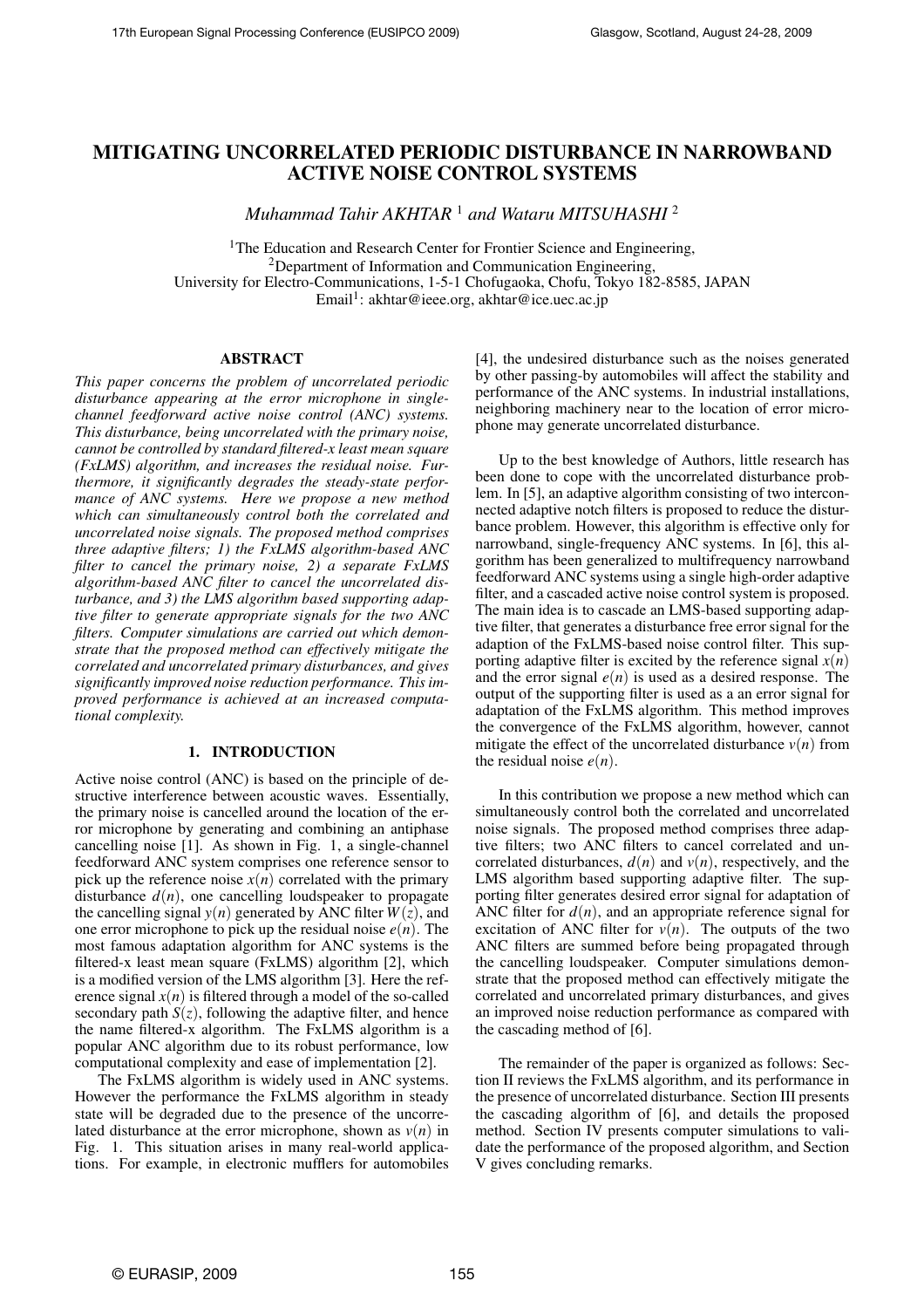

Figure 1: Block diagram of FxLMS algorithm based single-channel feedforward ANC systems.



Figure 2: Block diagram of the cascading ANC system for improving adaptation of FxLMS algorithm in the presence of uncorrelated disturbance  $v(n)$  [6].

### 2. FXLMS ALGORITHM AND EFFECT OF UNCORRELATED DISTURBANCE

The block diagram of FxLMS algorithm based singlechannel feedforward ANC system for duct applications is shown in Fig. 1. Here components inside the duct are in the acoustic domain, and the rest of the components are in the electrical domain. Assuming that  $W(z)$  is an FIR filter of tap-weight length  $L$ , the secondary signal  $y(n)$  is expressed as

$$
y(n) = \mathbf{w}^T(n)\mathbf{x}(n) \tag{1}
$$

where  $\mathbf{w}(n)=[w_0(n),w_1(n),\cdots,w_{L-1}(n)]^T$  is the tap-weight vector, and  $\mathbf{x}(n) = [x(n), x(n-1), \cdots, x(n-L+1)]^T$  is an *L* sample reference signal vector. The residual error signal  $e'(n)$  is given as

$$
e'(n) = d(n) - y'(n) \tag{2}
$$

where  $d(n) = p(n) * x(n)$  is the primary disturbance signal,  $y'(n) = s(n) * y(n)$  is the secondary cancelling signal,  $*$  denotes linear convolution and  $p(n)$  and  $s(n)$  are impulse responses of the primary path  $\hat{P}(z)$  and secondary path  $S(z)$ , respectively. This is the desired error signal required for the adaptation of FxLMS algorithm for  $W(z)$ . As stated earlier, in many application the error microphone may pick a noise component uncorrelated with the reference signal *x*(*n*). Denoting this uncorrelated noise as  $v(n)$ , the error signal pickedup by the error microphone is thus given as

$$
e(n) = e'(n) + v(n) = d(n) - y'(n) + v(n).
$$
 (3)

Minimizing the mean square error cost function;  $J(n)$  =  $E{e^{2}(n)} \approx e^{2}(n)$ , where  $E{.}$  is the expectation operator; the FxLMS algorithm [2] is given as

$$
\mathbf{w}(n+1) = \mathbf{w}(n) + \mu_w e(n) \mathbf{x}'(n) \tag{4}
$$

where  $\mu_w$  is the step size parameter, and  $\mathbf{x}'(n) = [x'(n), x'(n)]$ 1),  $\cdots$ ,  $x'(n - L + 1)$ <sup>T</sup> is filtered reference signal vector, where  $x'(n)$  is obtained by filtering reference signal  $x(n)$ through the model of secondary path  $\hat{S}(z)$  and is given as

$$
x'(n) = \hat{s}(n) * x(n) \tag{5}
$$

where  $\hat{s}(n)$  is impulse response of the secondary path modeling filter  $\hat{S}(z)$ . Substituting (3) in (4), the update equation for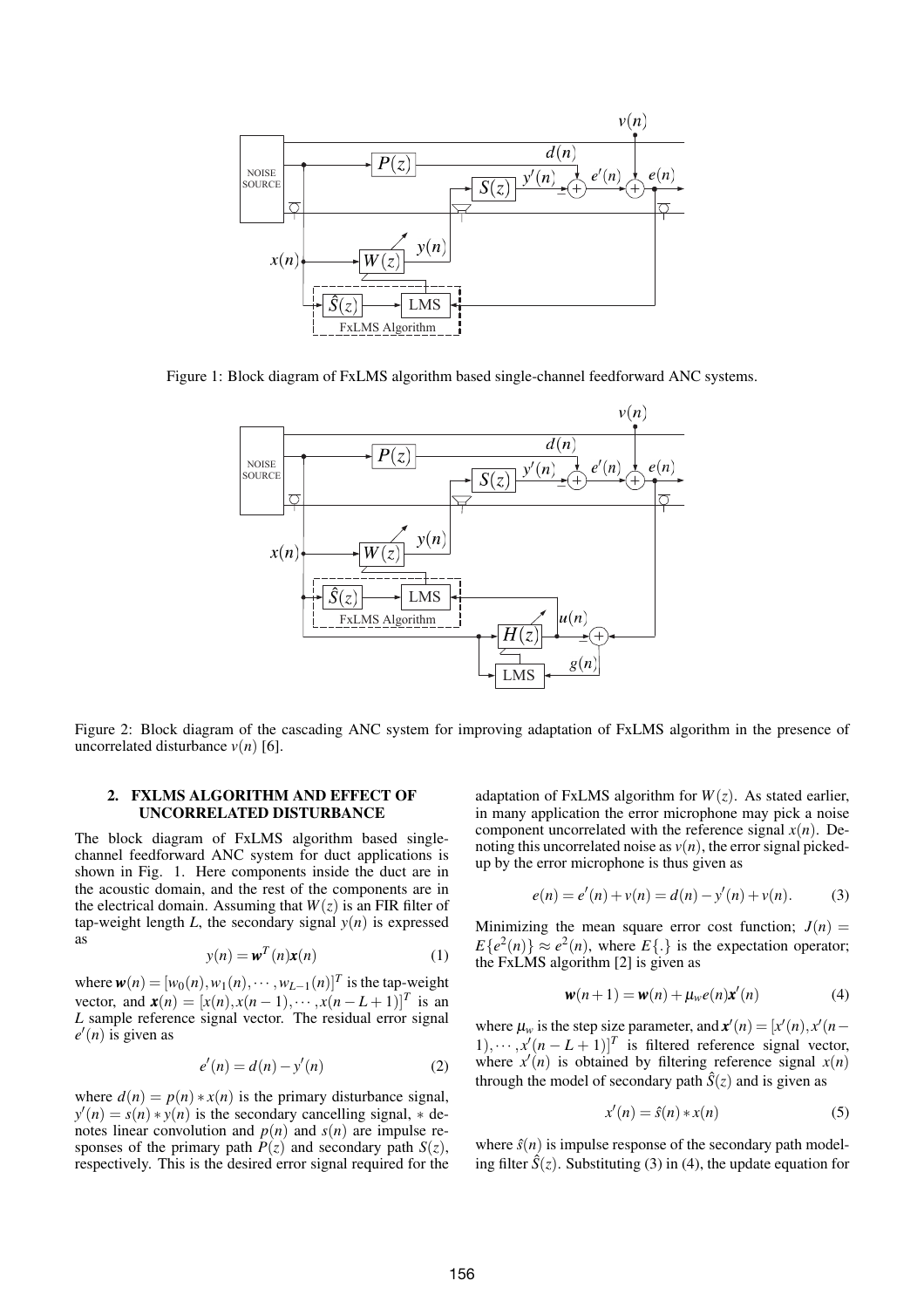

Figure 3: Proposed method for improving performance of ANC system in the presence of uncorrelated disturbance at the error microphone.

FxLMS algorithm can be written as

$$
\mathbf{w}(n+1) = \mathbf{w}(n) + \mu_w e'(n)\mathbf{x}'(n) + \mu_w v(n)\mathbf{x}'(n).
$$
 (6)

It is evident that the adaptation is perturbed by the uncorrelated noise component  $v(n)$ , and as shown in [6], the steadystate performance of the FxLMS algorithm will be degraded significantly. Furthermore,  $v(n)$  appearing uncontrolled at the error microphone degrades the noise reduction performance of the ANC system.

### 3. PROPOSED METHOD FOR REMOVING THE EFFECT OF UNCORRELATED DISTURBANCE

The main idea of cascading algorithm in [6] is to update the adaptive filter  $W(z)$  using desired error signal  $e'(n)$  instead of using the disturbed error signal  $e(n)$ . The block diagram of cascading adaptive filters based ANC system (hereafter called as Sun's method) is shown in Fig. 2, where the adaptive filter  $H(z)$  is introduced to estimate the desired error sig- $\text{nal } e'(n)$  [6].

It is evident that  $H(z)$  is excited by the reference signal  $x(n)$ , and the error signal  $e(n)$  is used as desired response for its adaptation. Thus output of  $H(z)$ ,  $u(n)$ , converges to that part in  $e(n)$  which is correlated with  $x(n)$ . From (1), (2), and (3), it is clear that in  $e(n)$ ,  $e'(n)$  is correlated with  $x(n)$  and  $v(n)$  is the uncorrelated part. Hence, when  $H(z)$  converges, its output converges to  $u(n) \approx e'(n) = d(n) - y'(n)$ , which is the desired error signal for the adaptation of  $W(z)$ . Thus FxLMS algorithm for this cascading system is given as

$$
\mathbf{w}(n+1) = \mathbf{w}(n) + \mu_w u(n) \mathbf{x}'(n). \tag{7}
$$

Since a disturbance free error signal is used, Sun's method improves the convergence of the FxLMS algorithm. However, it cannot mitigate the effect of the uncorrelated disturbance  $v(n)$  from the residual noise  $e(n)$ , and this is motivation for the proposed method as explained below.

The proposed method, as shown in Fig. 3, comprises three adaptive filter: 1) the ANC filter  $W(z)$  to cancel the primary noise  $d(n)$  correlated with the reference signal  $x(n)$ , 2) the ANC filter  $W_1(z)$  to cancel uncorrelated disturbance  $v(n)$ , and 3) supporting filter  $H(z)$ . The  $W(z)$  is excited by the reference signal  $x(n)$ , and the  $W_1(z)$  is excited by an internally generated reference signal. Both ANC filters  $W(z)$  and  $W_1(z)$  are adapted by FxLMS algorithm. The outputs of  $W(z)$ and  $W_1(z)$  are summed together to get the cancelling signal,  $y_c(n)$ , being propagated by the cancelling loudspeaker, and is given as

$$
y_c(n) = y(n) + y_1(n),
$$
 (8)

where  $y(n)$  is the output of  $W(z)$  given by (1), and  $y_1(n)$  is the output of  $W_1(z)$  give as

$$
y_1(n) = \mathbf{w}_1^T(n)\mathbf{g}(n) \tag{9}
$$

where  $w_1(n)$  is the tap-weight vector for  $W_1(z)$ , and  $g(n)$  contains samples of internally generated reference signal *g*(*n*) for  $W_1(z)$ . The summed signal  $y_c(n)$  is propagated through the secondary path  $S(z)$  to acoustically achieve the noise cancellation and the residual error signal  $e(n)$  is generated as

$$
e(n) = d(n) + v(n) - y'_c(n)
$$
  
= [d(n) - y'(n)] + [v(n) - y'\_1(n)] (10)

where  $y'(n) = s(n) * y(n)$  is the cancelling signal for  $d(n)$  and  $y'_1(n) = s(n) * y_1(n)$  is the cancelling signal for *v*(*n*). In (10), the first term is desired error signal for the adaptation of  $W(z)$ and second term is desired error signal for  $W_1(z)$ . To achieve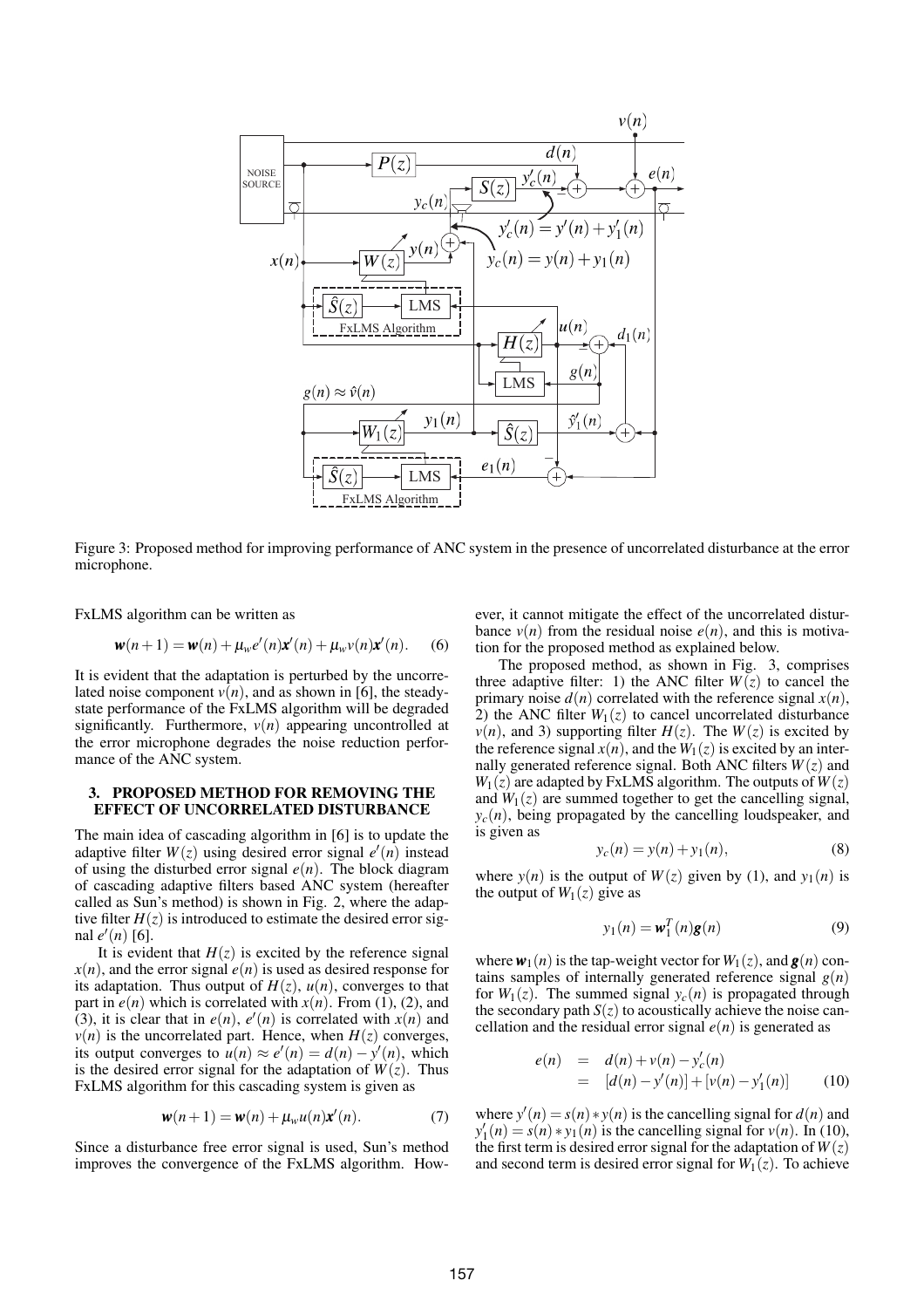cancellation [ideally  $e(n) = 0$ ],  $W(z)$  needs to be excited by input correlated with  $d(n)$  [the reference signal  $x(n)$  is indeed that input], and  $W_1(z)$  needs to be excited by input correlated with  $v(n)$  [ such input is not available directly and needs to be generated internally, as explained later].

As shown in Fig. 3, the output of  $W_1(z)$ ,  $y_1(n)$  is filtered through secondary path model  $\hat{S}(z)$ , and added to error signal  $e(n)$  to compute the desired response for  $H(z)$  as

$$
d_1(n) = e(n) + \hat{y}'_1(n)
$$
(11)  
=  $[d(n) - y'(n)] + [v(n) - y'_1(n)] + \hat{y}'_1(n)$   
=  $[d(n) - y'(n)] + v(n) + [\hat{s}(n) - s(n)] * y_1(n)$ .

Assuming that the secondary path is perfectly identified, which can be obtained by using offline [2] and/or online modeling techniques [7, 8], (11) simplifies to

$$
d_1(n) \approx [d(n) - y'(n)] + v(n). \tag{12}
$$

The output of supporting filter  $H(z)$  is computed as

$$
u(n) = \mathbf{h}^{T}(n)\mathbf{x}(n),
$$
 (13)

where  $h(n)$  is the tap-weight vector for  $H(z)$ . The error signal for LMS equation of  $H(z)$ ,  $g(n)$ , is generated as

$$
g(n) = d_1(n) - u(n)
$$
  
\n
$$
\approx [d(n) - y'(n)] + v(n) - u(n), \quad (14)
$$

and  $H(z)$  is adapted using LMS algorithm as

$$
\mathbf{h}(n+1) = \mathbf{h}(n) + \mu_h g(n) \mathbf{x}(n), \tag{15}
$$

where  $\mu_h$  is the step-size for  $H(z)$ . Since  $H(z)$  is excited by  $x(n)$ , minimizing the error signal  $g(n)$  means that output of  $H(z)$ ,  $u(n)$ , would converge to that part in (14) which is correlated with  $x(n)$ , thus

$$
u(n) \rightarrow [d(n) - y'(n)], \qquad (16)
$$

and hence  $g(n)$  converges to an estimate of  $v(n)$ 

$$
g(n) \to \nu(n). \tag{17}
$$

This shows that  $u(n)$  can be used as an error signal for adaptation of  $W(z)$ , and  $g(n)$  can be used as reference signal for excitation of  $W_1(z)$ . The  $W(z)$  is adapted using FxLMS algorithm as given in (7).

The output  $u(n)$  of  $H(z)$  is combined with the residual error signal  $e(n)$  to generate the error signal for  $W_1(z)$  as

$$
e_1(n) = e(n) - u(n) \approx [v(n) - y'_1(n)], \qquad (18)
$$

and then  $W_1(z)$  is adapted using FxLMS algorithm as

$$
\mathbf{w}_1(n+1) = \mathbf{w}_1(n) + \mu_{w_1} e_1(n) \mathbf{g}'(n) \tag{19}
$$

where  $\mu_{w_1}$  is the step size parameter for  $W_1(z)$ , and  $g'(n)$ is filtered reference signal vector obtained by filtering  $g(n)$ through  $\hat{S}(z)$  as

$$
g'(n) = \hat{s}(n) * g(n). \tag{20}
$$

A comparison between the proposed method and Sun's method is as given below:



Figure 4: Convergence of norm of adaptive filter tap-weights,  $\Vert \mathbf{w}(n) \Vert$  for proposed method in comparison with the FxLMS algorithm and Sun's method. Small windows show an enlarged view of curves in steady state.

- The proposed method provides control over both correlated and uncorrelated disturbances, where as Sun's method can only improve the convergence of  $W(z)$ , but cannot reduce the uncorrelated disturbance.
- In proposed method, the role of  $H(z)$  is partly same as that in Sun's method. It generates desired error signal for adaptation of  $W(z)$  to provide cancellation for correlated disturbance signal  $d(n)$ . Furthermore, it is used to generate appropriate signals for adaptation of  $W_1(z)$  to cancel uncorrelated disturbance  $v(n)$ .
- A computational complexity analysis shows that the proposed method would required more number of computations per iteration as compared with the Sun's method.

#### 4. COMPUTER SIMULATIONS

The computer simulations are carried out to demonstrate the effectiveness of the proposed method, in comparison with Sun's method [6]. The acoustic paths are modeled using data provided in the disk attached with [2]. Using this data  $P(z)$ and  $S(z)$  are modeled as FIR filter of length 256 and 64 respectively. It is assumed that the secondary path modeling filter  $\hat{S}(z)$  is exactly identified as  $S(z)$ . The reference noise signal  $x(n)$  is a unit variance narrowband signal composed of three sinusoids with frequencies of 165, 290, and 410 Hz. A white noise with variance 0.001 is added to count for any measurement noise at the reference microphone. The uncorrelated disturbance  $v(n)$  is another unit variance narrowband signal comprising three sinusoids with frequencies of 250, 350, and 450 Hz, and a white noise with variance 0.001 is added to count for any measurement noise at the error microphone. The sampling frequency is 4 kHz, and the results shown are average of 10 realizations.

In simulations, the adaptive filters  $W(z)$ ,  $H(z)$  and  $W_1(z)$ are selected as FIR filters of tap-weight lengths 192, 32, and 192, respectively. All adaptive filters are initialized by null vectors of an appropriate order. The step-size parameters